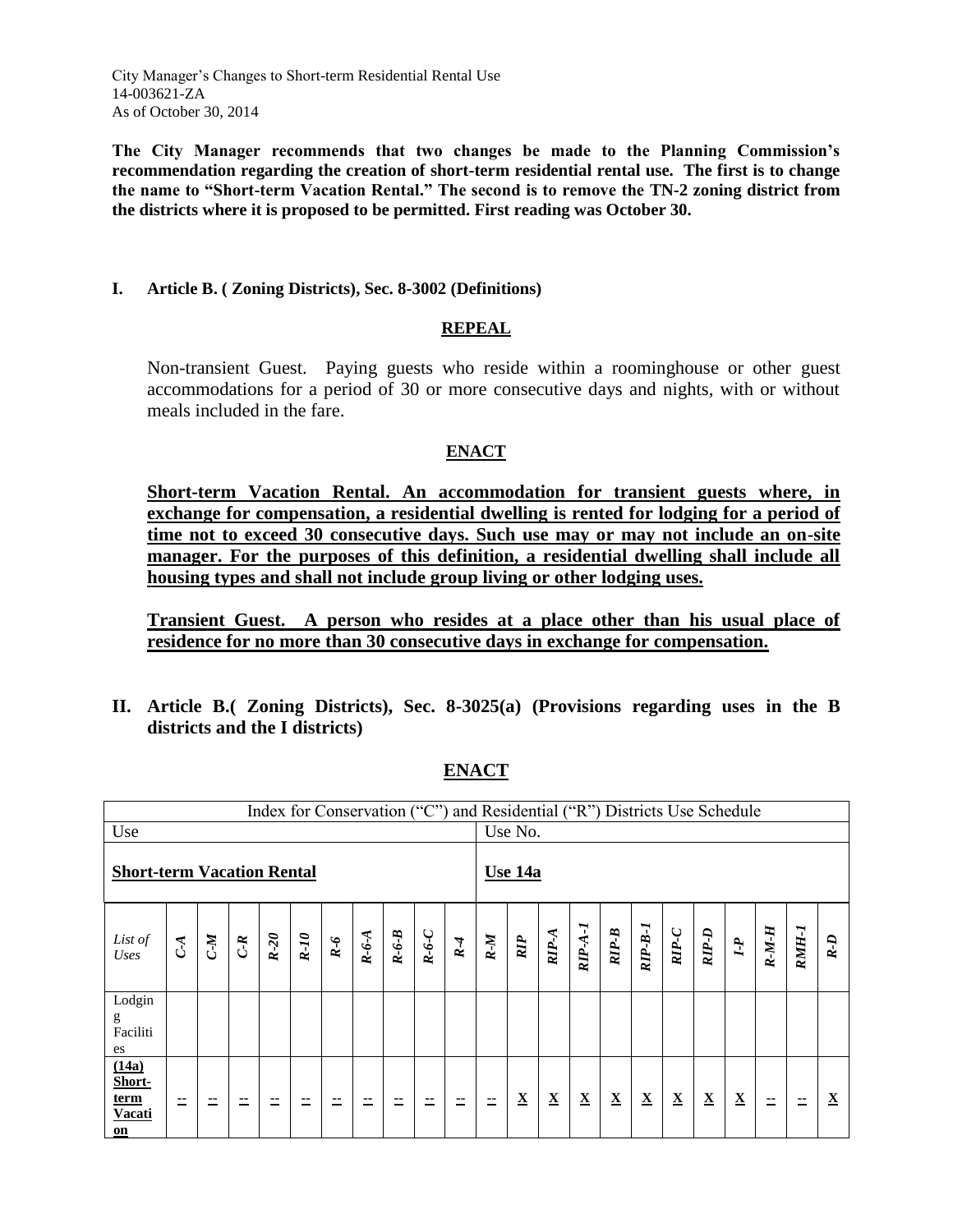### City Manager's Changes to Short-term Residential Rental Use 14-003621-ZA

As of October 30, 2014

| Rental |                                                                                                                                                                                                    |  |  |  |  |  |  |  |  |  |  |  |  |  |  |  |  |  |  |  |  |  |  |
|--------|----------------------------------------------------------------------------------------------------------------------------------------------------------------------------------------------------|--|--|--|--|--|--|--|--|--|--|--|--|--|--|--|--|--|--|--|--|--|--|
| a.     | The number of occupants shall not exceed two (2) adults per bedroom plus two (2) adults for each dwelling, subject<br>to the verification of building code compliance by the Zoning Administrator. |  |  |  |  |  |  |  |  |  |  |  |  |  |  |  |  |  |  |  |  |  |  |
| b.     | There shall be no change in the exterior appearance of the dwelling and premises, or other visible evidence of the<br>conduct of a short term vacation rental.                                     |  |  |  |  |  |  |  |  |  |  |  |  |  |  |  |  |  |  |  |  |  |  |

## **III. Article B.( Zoning Districts), Sec. 8-3025(b) (Provisions regarding uses in the B districts and the I districts)**

|                                                                                                                                                                                  | Index for Business ("B") and Industrial ("I") Districts Use Schedule |        |                          |                                                                                                                                                                                          |          |              |                          |                          |                   |        |         |              |  |                               |       |             |          |  |  |  |  |  |
|----------------------------------------------------------------------------------------------------------------------------------------------------------------------------------|----------------------------------------------------------------------|--------|--------------------------|------------------------------------------------------------------------------------------------------------------------------------------------------------------------------------------|----------|--------------|--------------------------|--------------------------|-------------------|--------|---------|--------------|--|-------------------------------|-------|-------------|----------|--|--|--|--|--|
| Use                                                                                                                                                                              |                                                                      |        |                          |                                                                                                                                                                                          |          |              |                          |                          |                   |        |         | Use No.      |  |                               |       |             |          |  |  |  |  |  |
| <b>Short-term Vacation Rental</b>                                                                                                                                                |                                                                      |        |                          |                                                                                                                                                                                          |          |              |                          | 9d                       |                   |        |         |              |  |                               |       |             |          |  |  |  |  |  |
| List of Uses                                                                                                                                                                     | $R - B$                                                              | $RB-I$ |                          | $\begin{array}{ c c } \hline \textbf{B}-\textbf{H} & \textbf{B} \ \hline \textbf{B} & \textbf{B} \ \hline \textbf{B} & \textbf{B} \ \hline \textbf{B} & \textbf{B} \ \hline \end{array}$ |          |              | $BC-I$                   |                          | $rac{B-G}{B G-I}$ | $BG-2$ | $B - B$ | $\mathbf{r}$ |  | $\frac{H \cdot B}{I \cdot H}$ | $T-T$ | $R - B - C$ | $RB-C-I$ |  |  |  |  |  |
| <b>Lodging Facilities</b>                                                                                                                                                        |                                                                      |        |                          |                                                                                                                                                                                          |          |              |                          |                          |                   |        |         |              |  |                               |       |             |          |  |  |  |  |  |
| (9d) Short-term<br><b>Residential</b><br>Rental                                                                                                                                  | --                                                                   |        | $\underline{\mathbf{X}}$ |                                                                                                                                                                                          | $\equiv$ | $\mathbf{X}$ | $\mathbf{\underline{X}}$ | $\mathbf{\underline{X}}$ | $\equiv$          |        | X       |              |  |                               |       | $\mathbf X$ | X        |  |  |  |  |  |
| The number of occupants shall not exceed two (2) adults per bedroom plus two (2) adults for each<br>$a_{\cdot}$                                                                  |                                                                      |        |                          |                                                                                                                                                                                          |          |              |                          |                          |                   |        |         |              |  |                               |       |             |          |  |  |  |  |  |
| dwelling, subject to the verification of building code compliance by the Zoning Administrator.                                                                                   |                                                                      |        |                          |                                                                                                                                                                                          |          |              |                          |                          |                   |        |         |              |  |                               |       |             |          |  |  |  |  |  |
| There shall be no change in the exterior appearance of the dwelling and premises, or other visible<br>$\mathbf{b}$ .<br>evidence of the conduct of a short term vacation rental. |                                                                      |        |                          |                                                                                                                                                                                          |          |              |                          |                          |                   |        |         |              |  |                               |       |             |          |  |  |  |  |  |

## **IV. Article B.( Zoning Districts), Sec. 8-3028(d) (Victorian Planned Neighborhood Conservation District, Permitted Uses)**

| List of Uses                                                                                                                                                                                            | $\overline{Y}$          |                         | $rac{2-R}{3-R}$ $rac{R}{1-B}$ |                          |                          |   |  |  |
|---------------------------------------------------------------------------------------------------------------------------------------------------------------------------------------------------------|-------------------------|-------------------------|-------------------------------|--------------------------|--------------------------|---|--|--|
| <b>Lodging Facilities</b>                                                                                                                                                                               |                         |                         |                               |                          |                          |   |  |  |
| (8a) Short-term Vacation Rental                                                                                                                                                                         | $\overline{\mathbf{B}}$ | $\overline{\mathbf{B}}$ | $\overline{\mathbf{B}}$       | $\underline{\mathbf{X}}$ | $\underline{\mathbf{X}}$ | X |  |  |
| The number of occupants shall not exceed two (2) adults per bedroom plus two<br>a.<br>adults for each dwelling, subject to the verification of building code<br>compliance by the Zoning Administrator. |                         |                         |                               |                          |                          |   |  |  |
| There shall be no change in the exterior appearance of the dwelling and<br>b.<br>premises, or other visible evidence of the conduct of a short term vacation<br>rental.                                 |                         |                         |                               |                          |                          |   |  |  |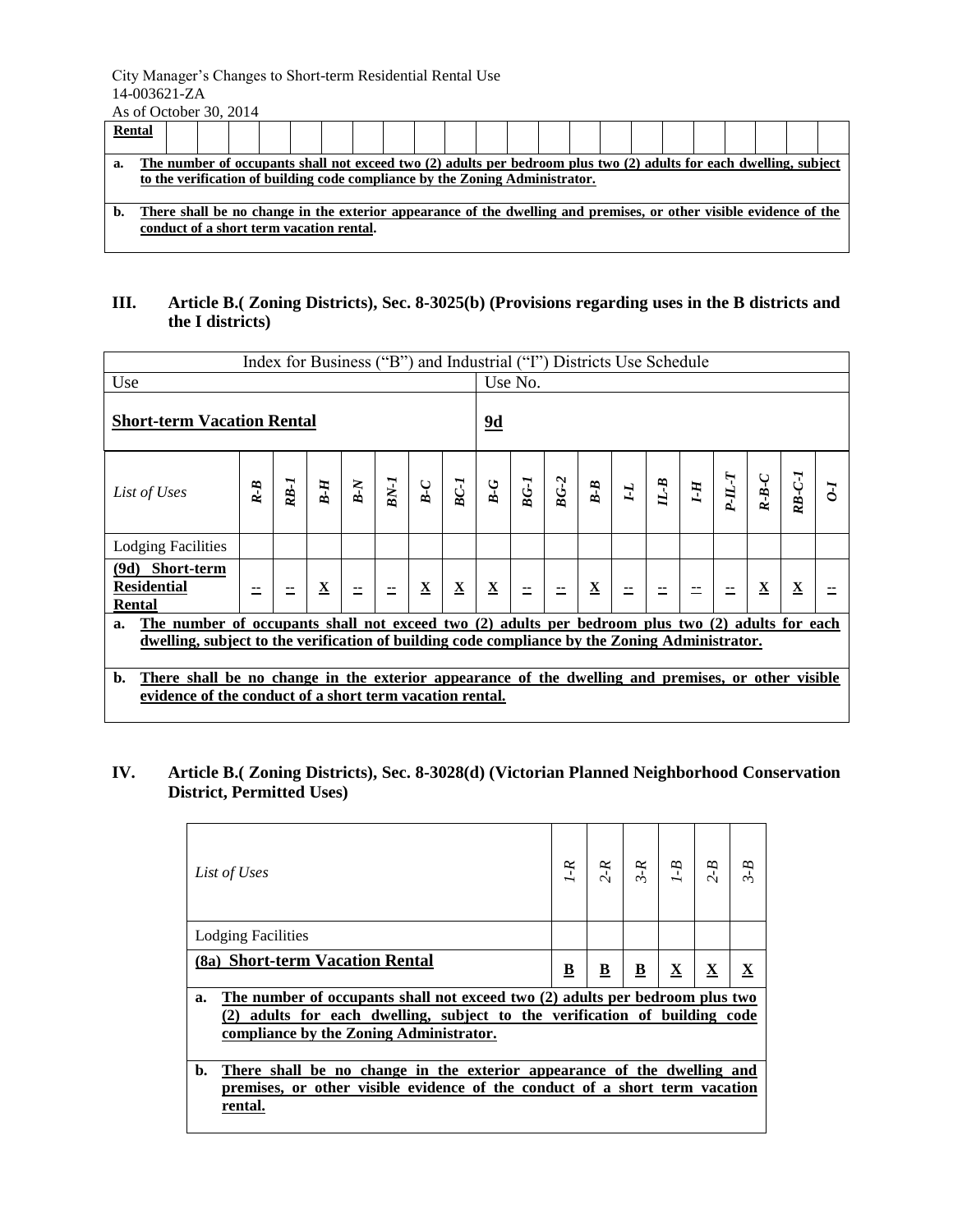City Manager's Changes to Short-term Residential Rental Use 14-003621-ZA As of October 30, 2014

#### **V. Article K.( Mid-City District)**

#### **A. Sec. 8-3216(2)(a) (Traditional Commercial, Principal Uses)**

## **ENACT**

*[To be placed in alphabetical order in the residential uses list]*

| List of Uses                                | $TC-1$ | $TC-2$ | <i>Standards</i>           |
|---------------------------------------------|--------|--------|----------------------------|
| <b>RESIDENTIAL USES</b>                     |        |        |                            |
| <b>Short-term Vacation</b><br><b>Rental</b> |        |        | <u>Sec.</u><br>$8-3217(5)$ |

**B. Sec. 8-3217(5) (Residential Use Standards)**

# **ENACT**

**(5) Short-term Vacation Rental**

- **(a) The number of occupants shall not exceed two (2) adults per bedroom plus two (2) adults for each dwelling, subject to the verification of building code compliance by the Zoning Administrator.**
- **(b) There shall be no change in the exterior appearance of the dwelling and premises, or other visible evidence of the conduct of a short term vacation rental.**
- **VI. Article B. (Zoning Districts), Sec. 8-3046(b)(1)(d). (Planned Unit Development-Mixed Use District)**

#### **(14) Short-term Vacation Rental**

**Provided the following conditions are met:**

- **i. The number of occupants shall not exceed two (2) adults per bedroom plus two (2) adults for each dwelling, subject to the verification of building code compliance by the Zoning Administrator.**
- **ii. There shall be no change in the exterior appearance of the dwelling and premises, or other visible evidence of the conduct of a short term vacation rental.**